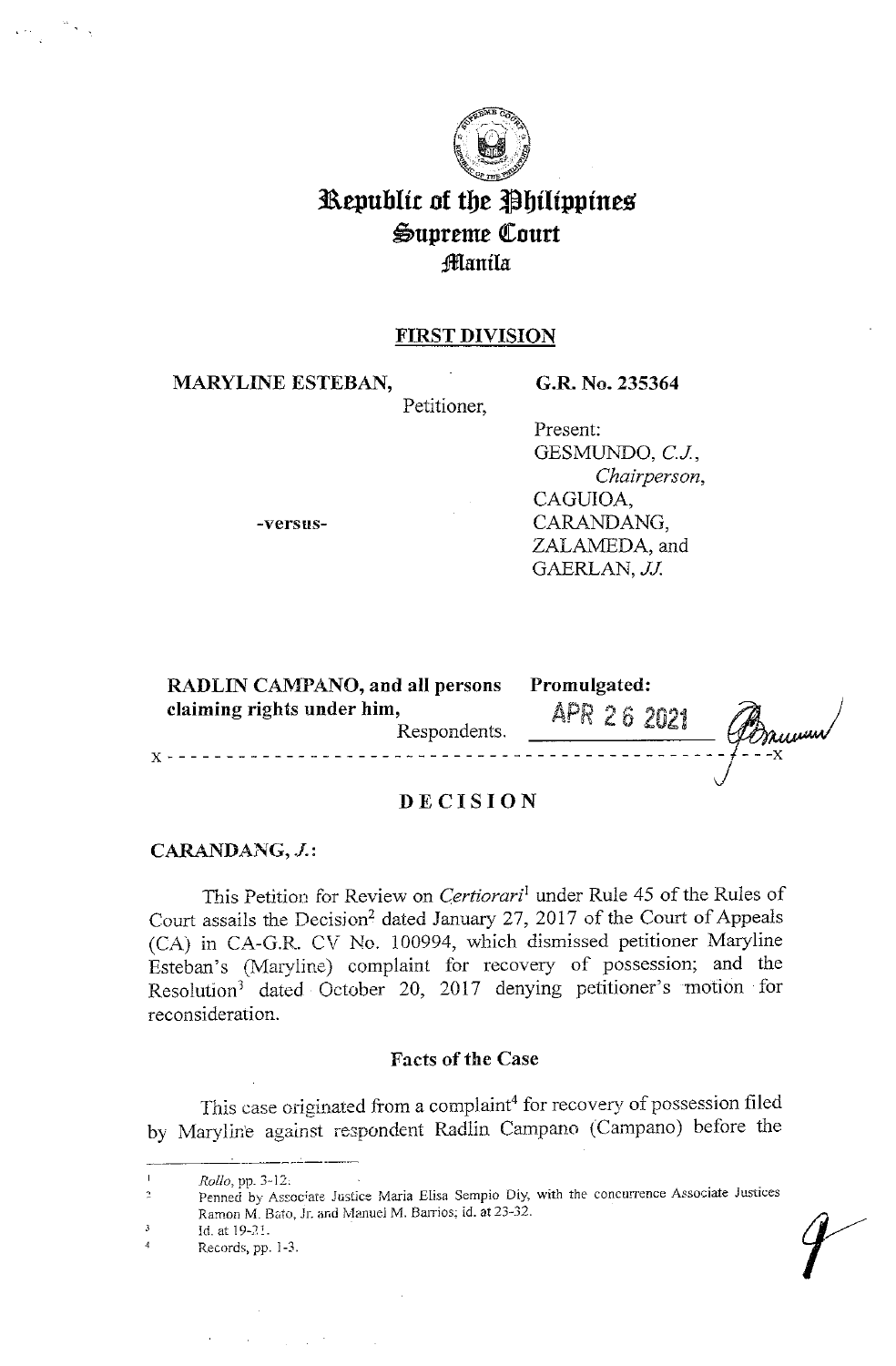### Regional Trial Court (RTC) of Trece Martires City, Branch 23.

Elpidici Talactac (Elpidio) and Maryline were married on January 30, 1988. They begot two children, Gielyn and Deejay Rap. They owned the following properties, which are the subject matter of the case, to wit: (1) eightdoor apartment built on a 169-square meter lot situated in Philippine National Railway (PNR) Lot, Tramo, Amaya, Tanza, Cavite; (2) rest house built on a 168-square meter lot, PNR Lot, Tramo, Amaya, Tanza, Cavite; and (3) pavilion house built *on* a 288-square meter lot, PNR Lot, Tramo, Amaya, Tanza, Cavite.<sup>5</sup>

Their marriage turned sour. In October 2005, Maryline filed a petition for annulment of marriage with support pendete lite against Elpidio before the RTC. During the pendency of the proceedings, Maryline and Elpidio executed a Compromise Agreement dated October 26, 2006, wherein Elpidio relinquished in favor of Maryline the following properties as part of the liquidation of their property regime: (1) 100-square meter real property located at Block 11, Lot 24, Springfield Subdivision, Sahud Ulan, Tanza, Cavite; (2) Mercedes Benz 100 Saanyong Van with plate no. WEL-555; (3) house and lot with an area of 800 square meters (right only) located at Tramo Road, Amaya, Tanza, Cavite; (4) eight-room apartment (right only) with an area of 140 square meters located at Tramo Road, Amaya, Tanza, Cavite; (5) Suzuki Dropside Vehicle with plate no. GJU-448; and (6) one Lifan Motorcycle - 100cc. Elpidio likewise committed to provide the sum of P200,000.00 for the repair of the house for Maryline and their children. The terms of the compromise agreement were incorporated in the January 5, 2007 Decision of the annulment court granting Maryline's petition declaring their marriage null and void. However, when the Sheriff sought to implement the writ of execution issued in the annulment case, the Sheriff could not enforce the writ over the eight-door apartment and the house on the 800-square meter lot. Campano, who was in actual occupation, claimed ownership over the same.<sup>6</sup>

It appeared that Elpidio previously executed three documents denominated as *Kasulatan sa Pagsasalin ng Karapatan ng Lupang Tramo* on different dates -- December 4, 2004, March 30, 2005, and April 10, 2005 transferring and assigning 169-square meter, 168-square meter, and 288 square meter lots in Tramo, Amaya, Tanza, Cavite in favor of Campano.<sup>7</sup>

On January 22,-2007, Elpidio executed *Pagbawi ng Pagsasalin ng*  Karapatan ng Lupang Tramo at Paggawa ng Kapangyarihan (Pagbawi) revoking and withdrawing the assignment of the Tramo properties in favor of Campano and giving said properties to Maryline as the latter's share in the conjugal property. Elpidio stated in the *Pagbawi* that the agreement to transfer the properties in favcr of Campano was only temporary, without any consideration, and not notarized. Elpidio also designated Maryline as his

 $\mathcal{L}$ Id. at  $1, 7$ *Rollo,* pp. *24-26.*  **Id. at 37-38.**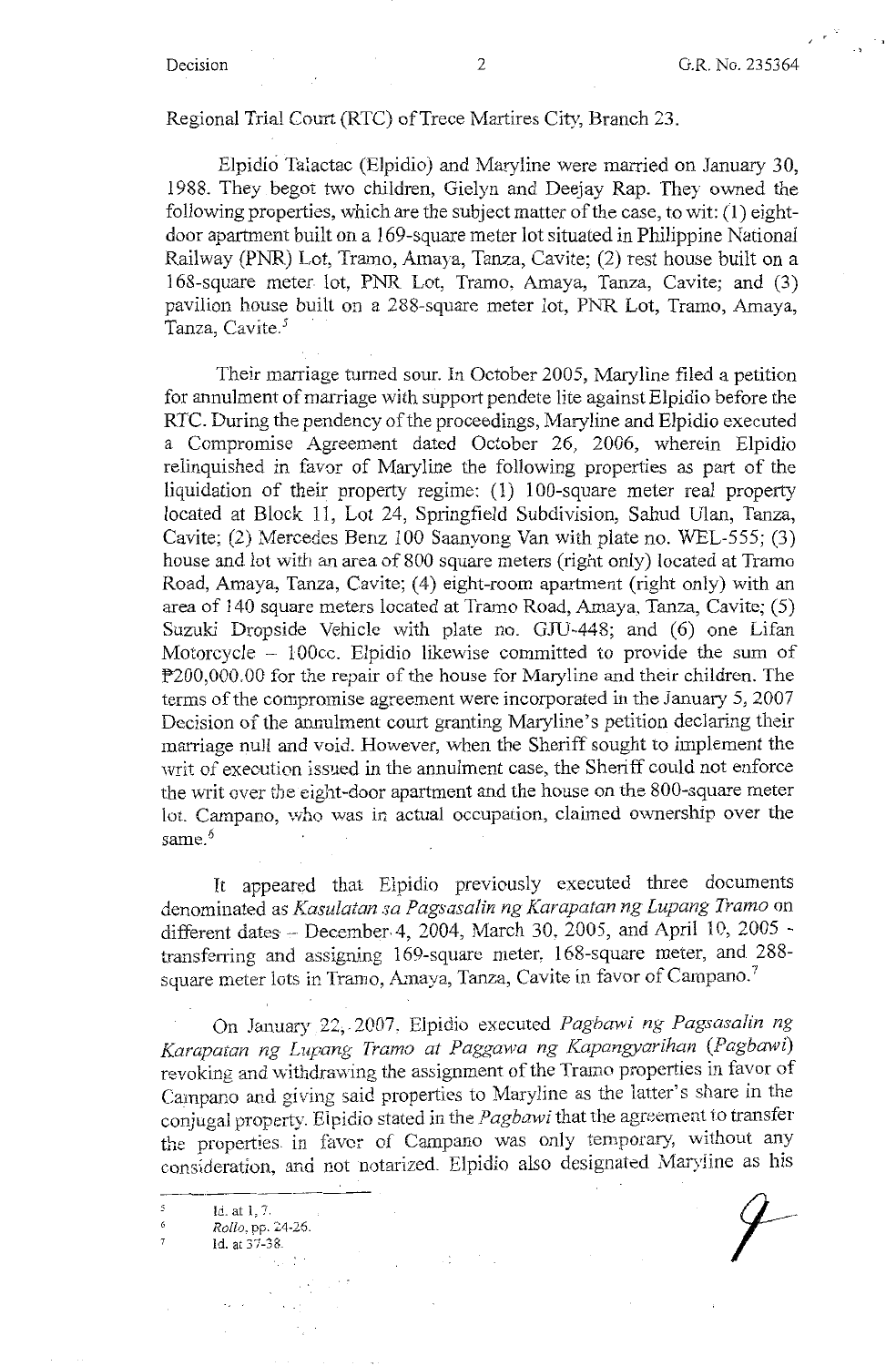authorized representative to recover the properties from Campana. Elpidio submitted the document to the annulment court. Demands to vacate and resort to barangay conciliation proved futile. Hence, Maryline instituted this complaint for recovery of possession of the properties: (1) eight-door apartment; (2) rest house; and (3) pavilion house, all situated in PNR Lot, Tramo, Amaya, Tanza, Cavite.<sup>8</sup>

In his Answer, Campana prayed that the complaint be dismissed for failure to state a cause of action. He alleged that since December 4, 2004, he is the actual occupant and owner of the improvements constructed in the PNR Lot. He submitted in evidence Certifications issued by the barangay chairman of Amaya I, Tanza, Cavite, and the Municipal Mayor of Tanza, Cavite. According to Campano, these certifications were issued to him in relation to Section 4 of Executive Order No. 48 which declared non-core properties of the PNR as socialized housing sites and the distribution thereof to *bona fide* occupants. Campana also submitted tax declarations and a tax receipt. He further declared that the property had been surveyed to support his then pending application for lease of the PNR property on which the improvements had been made. Said application is pending approval with the PNR Real Estate Development. Campana averred that the compromise agreement executed by Elpidio and Maryline is void insofar as the properties are concerned since Elpidio had no more interest over these properties even before the execution of said agreement.<sup>9</sup>

Campana further claimed that the complaint is premature since there was no effective prior demand. Even assuming that prior demand had been made, a case for unlawful detainer should have been made considering that the period of one-year from the time of last demand had not yet lapsed.<sup>10</sup>

Maryline testified that Campana is the best friend of Elpidio and was their former employee. She stated that her husband is the owner of the properties. She presented a document, *Pagsasalin ng Karapatan* dated March 26, 2002, showing that Elpidio bought the rights over the lot from Isidro Umagat, the previous owner. She also submitted a certification from the hardware store where they bought the materials for the construction of the properties. She also identified the *Kasunduan* dated December 9, 2004 between Elpidio and Campana, which stated that the latter is only a caretaker of the properties. Maryline also testified that she filed a criminal case for physical injuries against Campano and was convicted.<sup>11</sup>

Juana Petalcurin, a close friend of Mary line, also took the witness stand. She testified that it is impossible for Campano to acquire the properties considering that Campano is only an employee of the spouses. She signed as a witness in the Compromise Agreement between Elpidio and Maryline. She also stated that she was present during the execution of the judgment but they

 $\overline{\mathbf{8}}$ Id. at 25-26.

 $\overline{9}$ Id. at 28-29, 41-43.

lO Id. at 46-47.

 $\mathbf{H}$ Records, pp. 84-86.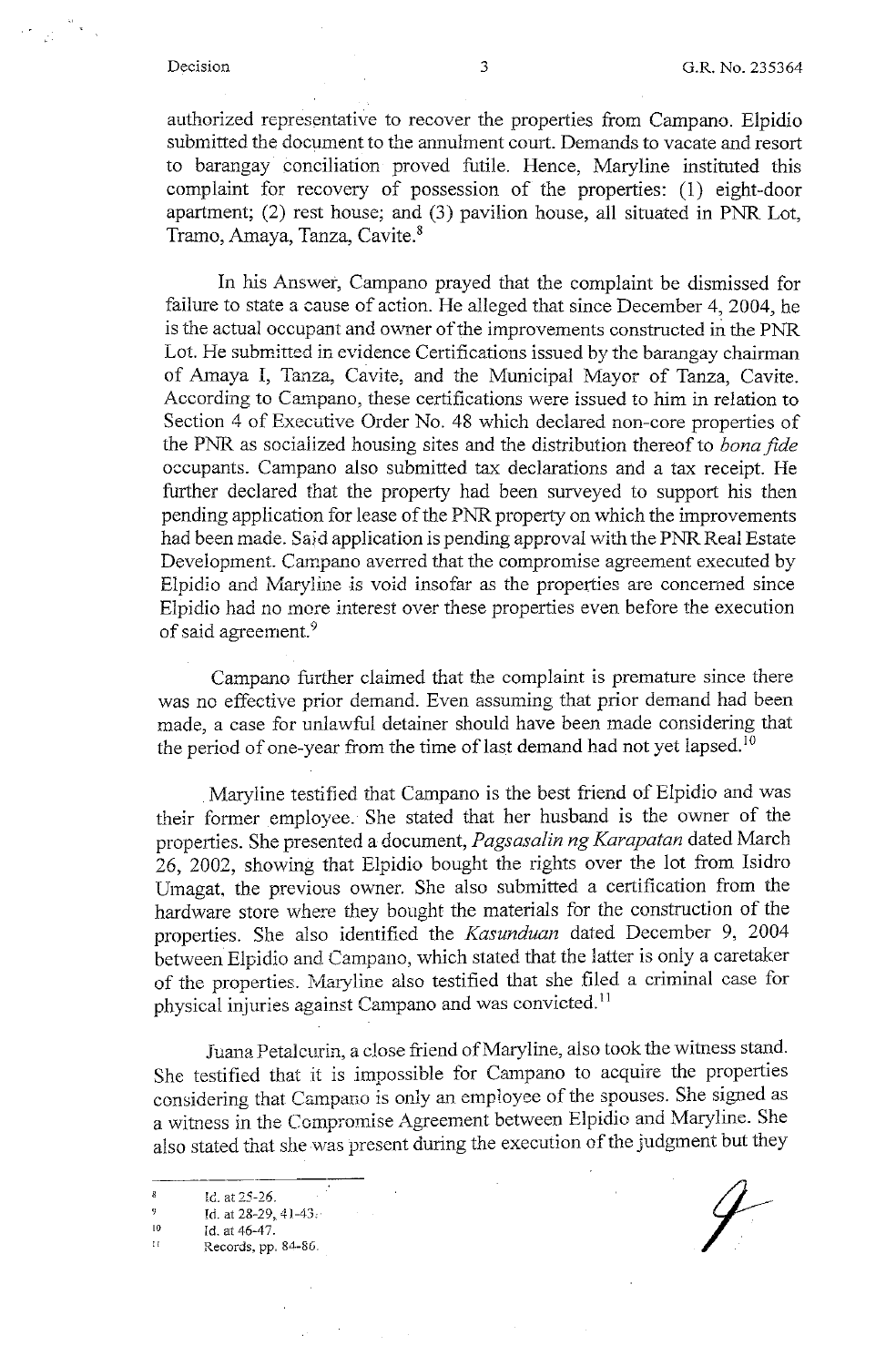...

were blocked or harmed by Campano. <sup>12</sup>

For his part, Campano testified that he occupied the properties by virtue of the *Kasulatan sa Pagsasalin ng Karapatan ng Lupang Tramo* executed by Elpidio in his favor. He then processed the tax declarations of the properties. He presented a tax receipt covering the years 2007 and 2010. He stated that he filed an Application to Lease PNR Property in 2006, after which a survey was conducted on the property. Campana also presented a lease contract with PNR covering a residential lot.<sup>13</sup>

#### **Ruling of the Regional Trial Court**

On January 24, 2013, the RTC rendered a Decision<sup>14</sup> granting Maryline's complaint for recovery of possession and directing Campano and all persons claiming rights under him to vacate and restore to Maryline the possession of the properties. The dispositive portion of the Decision reads:

> WHEREFORE, judgment is hereby rendered in favor of the plaintiff as against the defendant and all persons claiming rights under him, as follows, to wit:

a) To vacate the premises and restore possession to the plaintiff the following properties, to wit:

a.a) Eight  $(8)$  – door apartment erected on a 169square meter lot situated in Philippine National Railway Lot, Tramo, Amaya, Tanza, Cavite;

b.b) Resthouse erected ona 168-squaremeter lot, PNR Lot, Tramo, Amaya, Tanza,Cavite;

c.c) Pavilion house erected on a 288-square meter lot,PNR Lot, Tramo, Amaya, Tanza,Cavite.

b) To pay the plaintiff the amount of Php30,000.00 as attorney's fees and the sum of Php3,500.00 as and for appearance fee for every hearing attended.

c) To pay the costs of suit.

so ORDERED. <sup>15</sup>

The RTC held that while Elpidio transferred all his rights over the properties in favor of Campano when he executed the three documents, Elpidio subsequently revoked these transfers when he executed the *Pagbawi.*  Further, the RTC declared that the demands were properly served upon Campano on different dates but these went unheeded.<sup>16</sup>

Campano appealed the ruling to the CA.

<sup>12</sup>  Id. at 169-170.

<sup>13</sup>  Id. at 170-171.

<sup>14</sup>  Penned by Executive Judge Aurelio G. lcasiano, Jr.; id. at 227-231.

<sup>15</sup>  **id. at 231.** 

<sup>16</sup>  **Id. at 230-231 ..**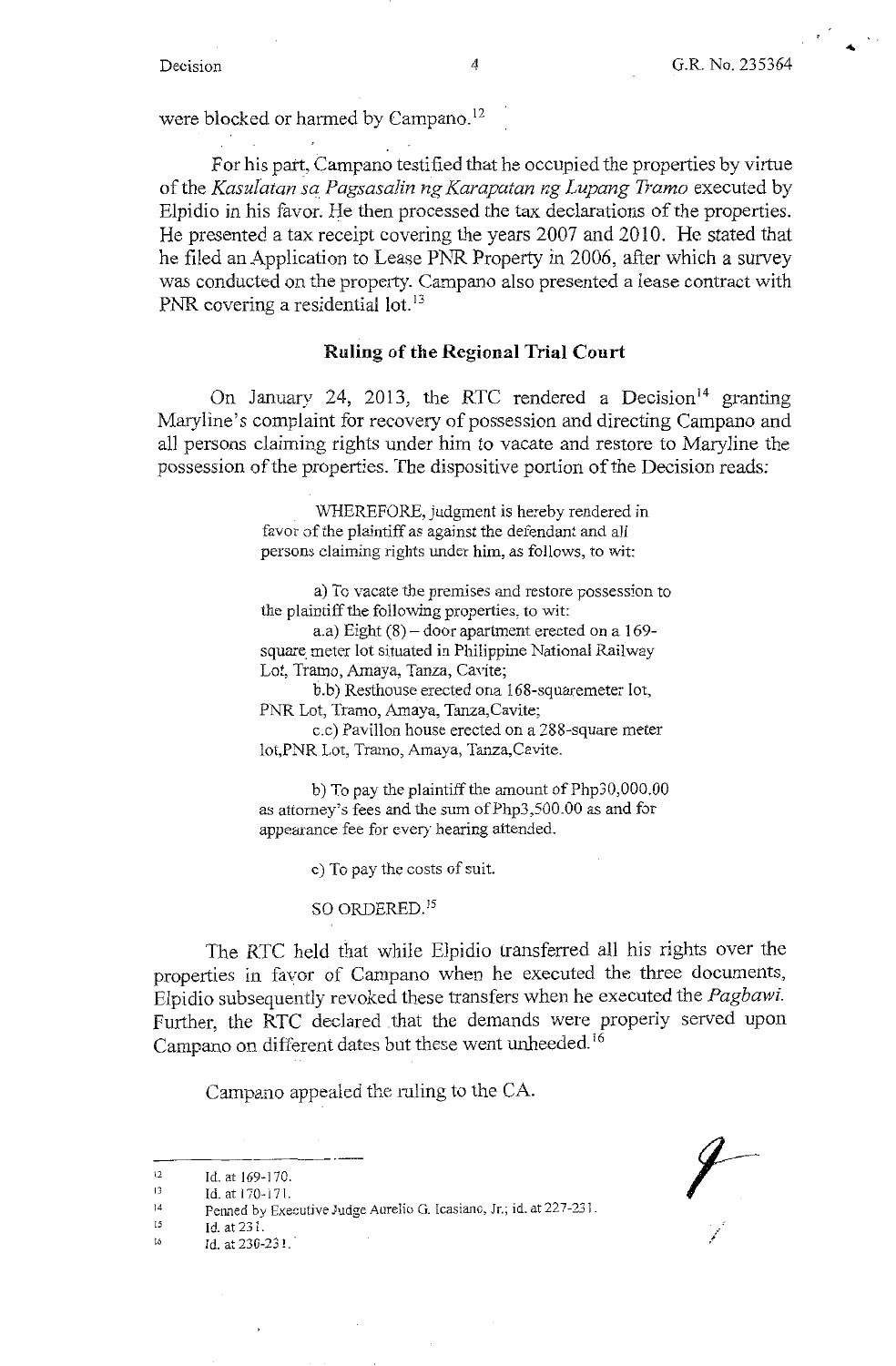### **Riding of the Court of Appeals**

In its Decision<sup>17</sup> dated January 27, 2017, the CA reversed the RTC Decision and dismissed the complaint for recovery of possession. The CA ruled that Campano-has sufficiently established by preponderance of evidence his better right of possession over the properties. It explained that (1) Campano acquired the property from Elpidio by virtue of the three (3) instruments denominated as *Kasulatan sa Pagsasalin ng Karapatan ng Lupang Tramo;* (2) Maryline did not refute this fact and even admits the fact of transfer; and (3) Elpidio cannot unilaterally rescind these instruments; hence, the revocation was without any legal consequence or effect. The efficacy of the transfers to Campano remains. <sup>18</sup>

Maryline moved for reconsideration but it was denied in the Resolution<sup>19</sup> dated October 20, 2017.

Hence, Mary line filed this Petition for Review on *Certiorari* under Rule 45.

#### **Issues**

The issues are: (1) whether the CA correctly dismissed the complaint for recovery of possession; and (2) whether Campano has the better right to possess the properties.

#### **Petitioner's Arguments**

Maryline argues that the transfer by Elpidio of the properties in favor of Campano, without her consent, is void from the very beginning. The three *Kasulatan sa Pagsasalin ng Karapatan ng Lupang Tramo* did not validly convey the properties to Campano as it was executed without Maryline's consent, who was stili Elpidio's wife at the time of the alleged transfer. Citing Articles 96 and 124 of the Family Code arid Article 1409 of the Civil Code of the Philippines, Maryline claims that the three agreements are void. While it can be construed as a continuing offer on the part of Elpidio and Campano, it was never perfected because Mary line did not accept the agreement before the offer was withdrawn by Elpidio in accordance with law. Maryline contends that the agreements between Elpidio and Campano were executed purposely to foreclose and deny whatever right Maryline may have over the properties. She submitted a *Kasunduan* dated December 9, 2004 between Elpidio and Campano to show that the latter is receiving a monthly compensation as caretaker of the properties; and that Campano agreed not to adjudicate the properties to himself considering that the intended beneficiaries are the children of Elpidio and Maryline.<sup>20</sup>

#### **Respondent's Arguments**

- $\overline{1}$ **Supra note 2.**
- 18 *Rollo,* pp. 29-32.
- 19 **Supra note 3.**
- $\overline{2}$ *Rolle,* pp. 6-12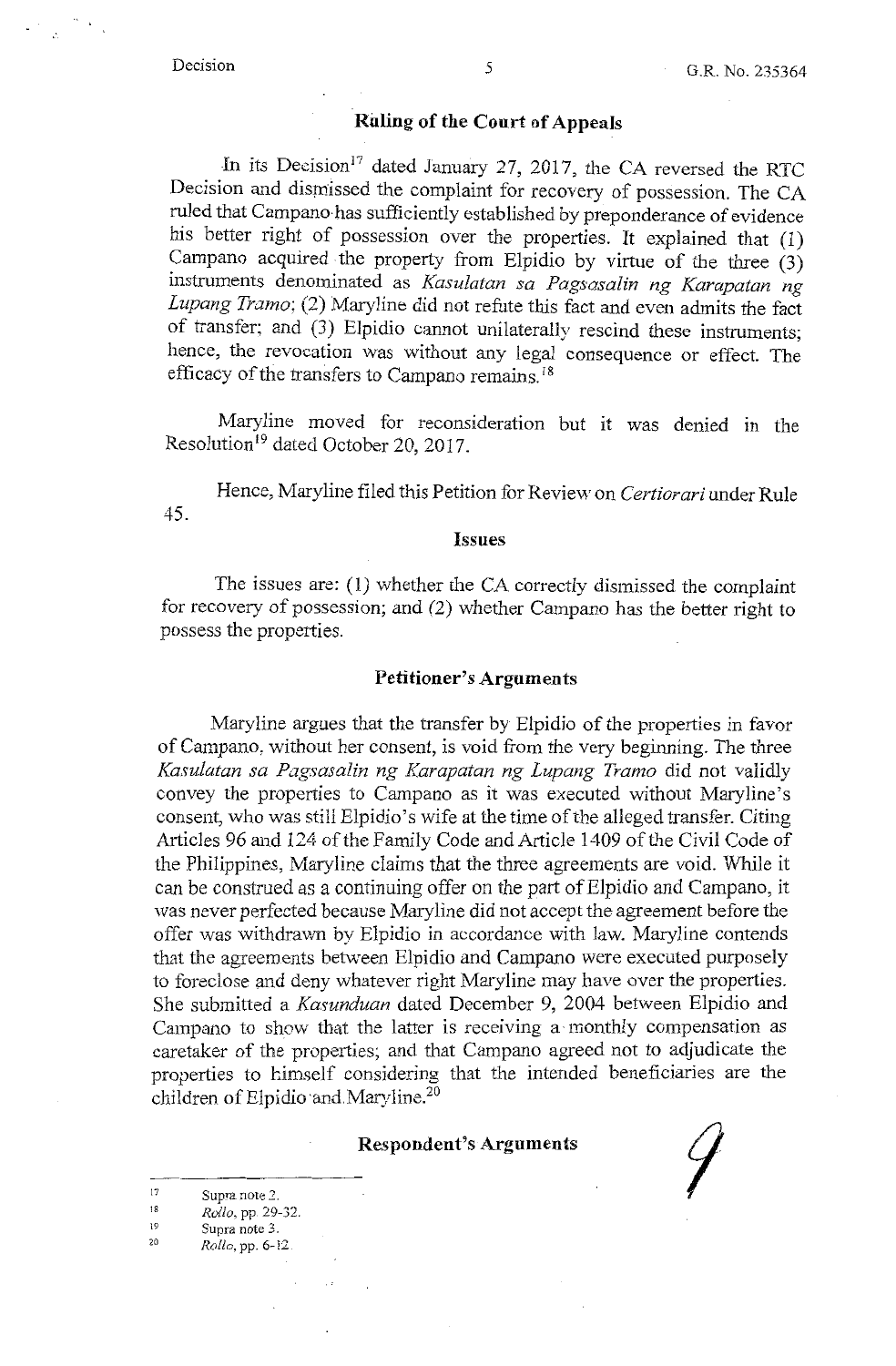•

Campano avers that the CA correctly gave probative value to the three documents which unconditionally conveyed the properties to him.. He contends that his right cannot be prejudiced by the unilateral revocation by Elpidio of the agreements in clear disregard of the perfected contract of conveyance. Campano posits that Elpidio can no longer take back something that he has validly and unconditionally conveyed. He cannot be ousted of possession merely on the basis of the self-serving *Pagbawi.* The pieces of documentary evidence submitted and identified by Campano proved the latter's ownership and absolute dominion over the properties.<sup>21</sup>

Campano also averred that Mary line admitted that the PNR is the owner of the properties, which manages and exercises acts of dominion over the same. Maryline testified on cross that they are merely informal settlers on the untitled property. Even on appeal, Maryline failed to substantiate her claim of possession other than the self-serving revocation to justify her right over the properties. Campano points out that before the filing of this case in 2008, the notarized Contract of Lease had been executed on September 25, 2007. Also, Maryline did not even pay real property taxes. <sup>22</sup>

### **Ruling of the Court**

The petition is meritorious.

As a general rule, the Court does not disturb the factual findings of the appellate court. A re-examination of factual findings cannot be done in a petition for review on *certiorari* because the Court is not a trier of facts but reviews only questions of law. However, this case falls under one of the recognized exceptions thereto because the factual findings of the trial court and appellate court are conflicting.<sup>23</sup>

The RTC granted the complaint for recovery of possession ruling that Campano's rights over the properties were subsequently revoked by Elpidio when he executed the *Pagbawi ng Pagsasalin ng Karapatan ng Lupang Tramo at Paggawa ng Kapangyarihan.* The CA, on the other hand, dismissed the compiaint ratiocinating that Elpidio cannot unilaterally rescind the *Kasulatan sa Pagsasalin ng Karapatan ng Lupang Tramo.* The revocation made by Elpidio was without any legal consequence or effect; thus, the efficacy of the transfers to Campano remains.

The ownership of the lot is not in issue. The parties admit that it is owned by the PNR. The subject matter of this case pertains only to the improvements on the lot, *i.e.*, eight-door apartment, rest house, and pavilion house, which, according to Maryline form part of their conjugal property.

Elpidio and Maryline were married on January 30, 1988, hence, the provisions of the Civil Code govern the couple's property relations. Under

<sup>21</sup>  Id.at 41.

<sup>22</sup>  Id. at 42-46.

<sup>23</sup>  *Sps. Tumibay v. Sps. Lopez,* 710 Phil. 19, 28 (2013).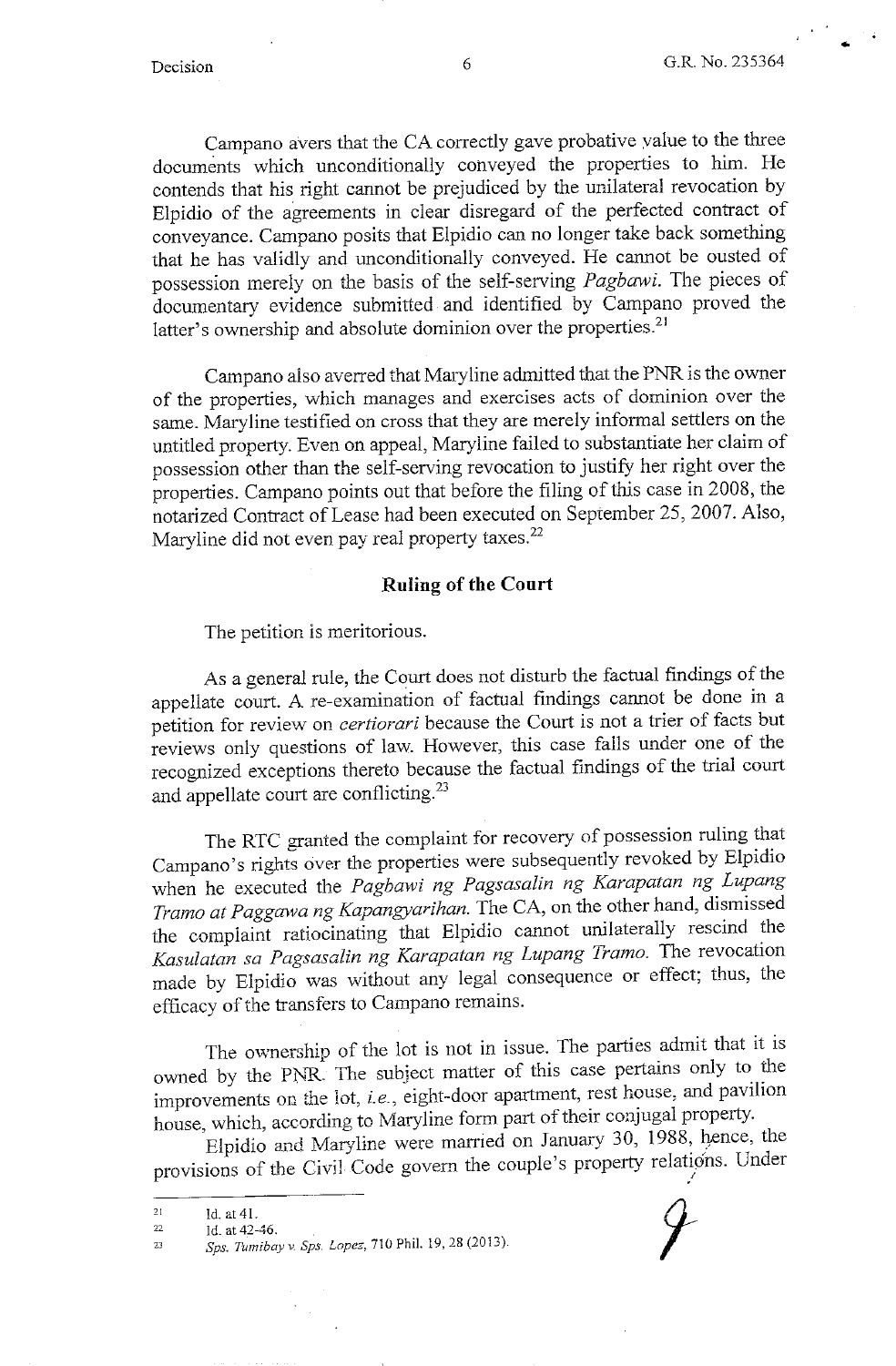Article 119<sup>24</sup> thereof, the property relations of Elpidio and Maryline is conjugal partnership of gains. Considering that the properties were acquired during the subsistence of their marriage, these are conjugal in nature.

Maryline asserts that the three agreements are void for the transfers were executed without her consent, citing Articles 96 and 124 of the Family Code and Article 1409 of the Civil Code.

Since the Civil Code provisions govern the property relations of Elpidio and Maryline, Articles  $166^{25}$  and  $173^{26}$  should be applied to determine whether the transfer of the properties without the consent of the wife is void, and not the Family Code provisions.

In the very recent case of *Spouses Cueno v. Spouses Bautista,<sup>27</sup>*decided by the Court En Banc under the *ponencia* of Justice Caguioa, the Court settled the recurring conflict on the proper characterization of a transfer of conjugal property entered into without a wife's consent as merely voidable and not void. The Court abandoned all cases contrary thereto and held that the prevailing and correct rule is that "a sale that fails to comply with Article 166 is not "void" but merely "voidable" in accordance with Article 173 of the Civil Code."28 Unlike void contracts, voidable or annullable contracts, before they are set aside, are existent, valid, binding and are effective and are obligatory between the parties.29 They may be ratified and the action to annul the same may be barred by prescription.<sup>30</sup>

The Court further explained in *Spouses Cueno* that Article 173 is explicit that the action for the annulment of a contract involving conjugal real property entered into by a husband without the wife's consent must be brought (1) by the wife, (2) during the marriage, and (3) within ten years from the questioned transaction.<sup>31</sup>

After a judicious examination of three *Kasulatan* dated December 4, 2004, March 30, 2005, and April 10, 2005, the Court finds that Articles 166 and 173 of the Civil Code do not apply so as to characterize these three (3)

- 28
- 29
- 30 Id.
- 31 Id.

<sup>24</sup>  **Article I 19. The future spouses may in the marriage settlements agree upon absolute or relative**  community of property, or upon complete separation of property, or upon any other regime. In the **absence of marriage settlements, or when the same are void, the system of relative community or conjugal partnership of gains as established in this Code, shall govern the property relations between**  husband and wife.

<sup>25</sup>  **Article I 66. Unless the wife has been declared a** *non compos mentis* **or a spendthrift, or is under civil interdiction or is confined in a leprosarium\_, the husband cannot alienate or encumber any real property of the conjugal partnership without the wife's consent. If she refuses unreasonably to give**  her consent, the court may compel her to grant the same. .

<sup>26</sup>  Article 173. The wife may, during the marriage, and within ten years from the transaction **questioned, ask the courts for the annulment of any contract of the husband entered into without her**  consent, when such consent is required, or any act or contract of the husband which tends to defraud her or *impair her interest in the conjugal partnership property. Should the wife fail to exercise this* **right, she or her heirs, after the dissolution of the marriage, may demand the value of property**  fraudulently alienated by the husband.

<sup>27</sup>  G.R. No. 246445, March 2, 2021.<br>Id.<br>Id.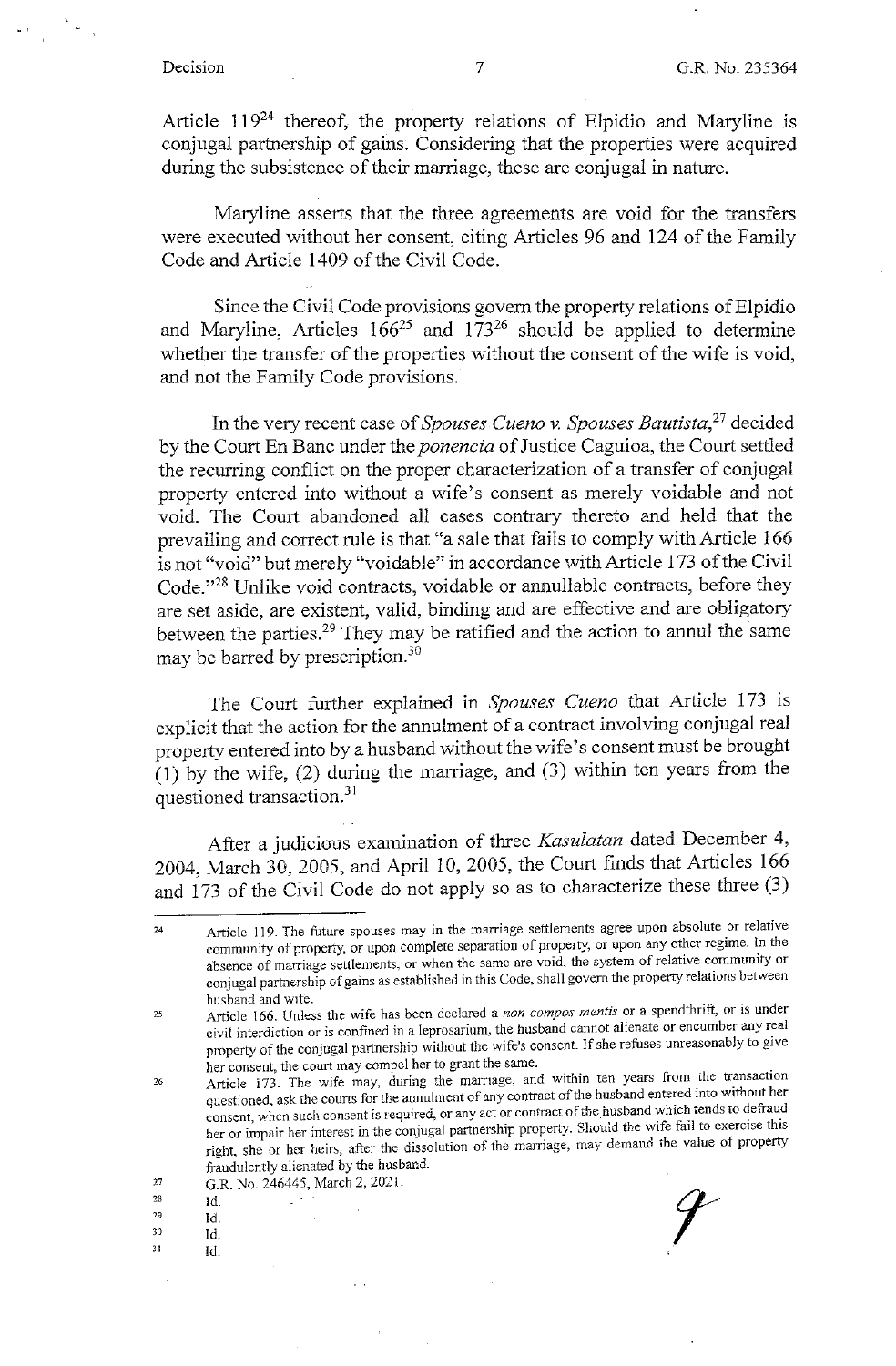$\ddot{\phantom{0}}$ 

*Kasulatan* as voidable. From the cases<sup>32</sup> cited in *Spouses Cueno*, it can be inferred that the conveyances executed without the consent of the wife were "real transfers of properties with consideration", such that without the consent of the wife, these transfers are only voidable consistent with Article 173 of the Civil Code.

In this case, the Court holds that the three *Kasulatan* are null and void for being sham transfers done by Elpidio in anticipation of the annulment of his marriage with Maryline. A notarized *Kasunduan* dated December 9, 2004 (Exh. "K") between Elpidio and Campana was offered by Maryline to prove that Campana is receiving a monthly compensation as caretaker of the properties in the meantime that Elpidio and Maryline have disagreements as to the settlement of their conjugal properties. It was also stated in the *Kasunduan* that Campana agreed not to adjudicate the properties to himself considering that the intended beneficiaries are the children of Elpidio and Maryline. Campana did not even refute his signature therein. Regardless of the date when this *Kasunduan* was executed, whether before or after the filing of the annulment case, as assailed by Campana, the *Kasunduan* established the nature of Campano's possession of the properties. This shows that the three *Kasulatan* were not intended to transfer the properties in favor of Campano.

In addition, these agreements to transfer the properties in favor of Campana were without any consideration. The three *Kasulatan* stated no consideration at all. When a contract of conveyance lacks consideration, it is null and void *ab initio. <sup>33</sup>*

Campana acknowledged that his right over the properties emanates from the three *Kasulatan.* In the Certifications issued by the barangay chairman of Amaya I, Tanza, Cavite and the Municipal Mayor of Tanza, Cavite, it is stated that Campana started his occupation and possession of the properties on December 4, 2004, which coincides with the date of the first Kasulatan. Even in his formal offer of evidence, Campano based his rightful possession over the properties on the basis of the *Kasulatan.* 

Considering, however, that the three *Kasulatan,* are null and void, these did not transfer any right in favor of Campano over the properties. These documents are without force and effect from the very beginning. It gave no right to Campano to possess the properties.

The CA erred when it ruled that Elpidio cannot unilaterally rescind these instruments; hence, the revocation was without any legal consequence or effect. Being null and void, there is even no need for Elpidio to execute the *Pagbawi* revoking and withdrawing the assignment of the properties in favor Campano. There is no revocation to speak of since the three *Kasulatan* are  $\angle$ null and void.

*n* Heirs of Aguilar-Reyes v. Spouses Mijares, 457 Phil. 120 (2003); *Heirs of Ayuste v. Court of Appeals*, 372 Phil. 370 (1999); *Sps. Vera Cruz* v. *Calderon,* 478 Phi!. 691 (2004). *:*  <sup>33</sup> *Heirs of Spouses Intac v. Court of Appeals, 697 Phil. 373, 385-386 (2012).*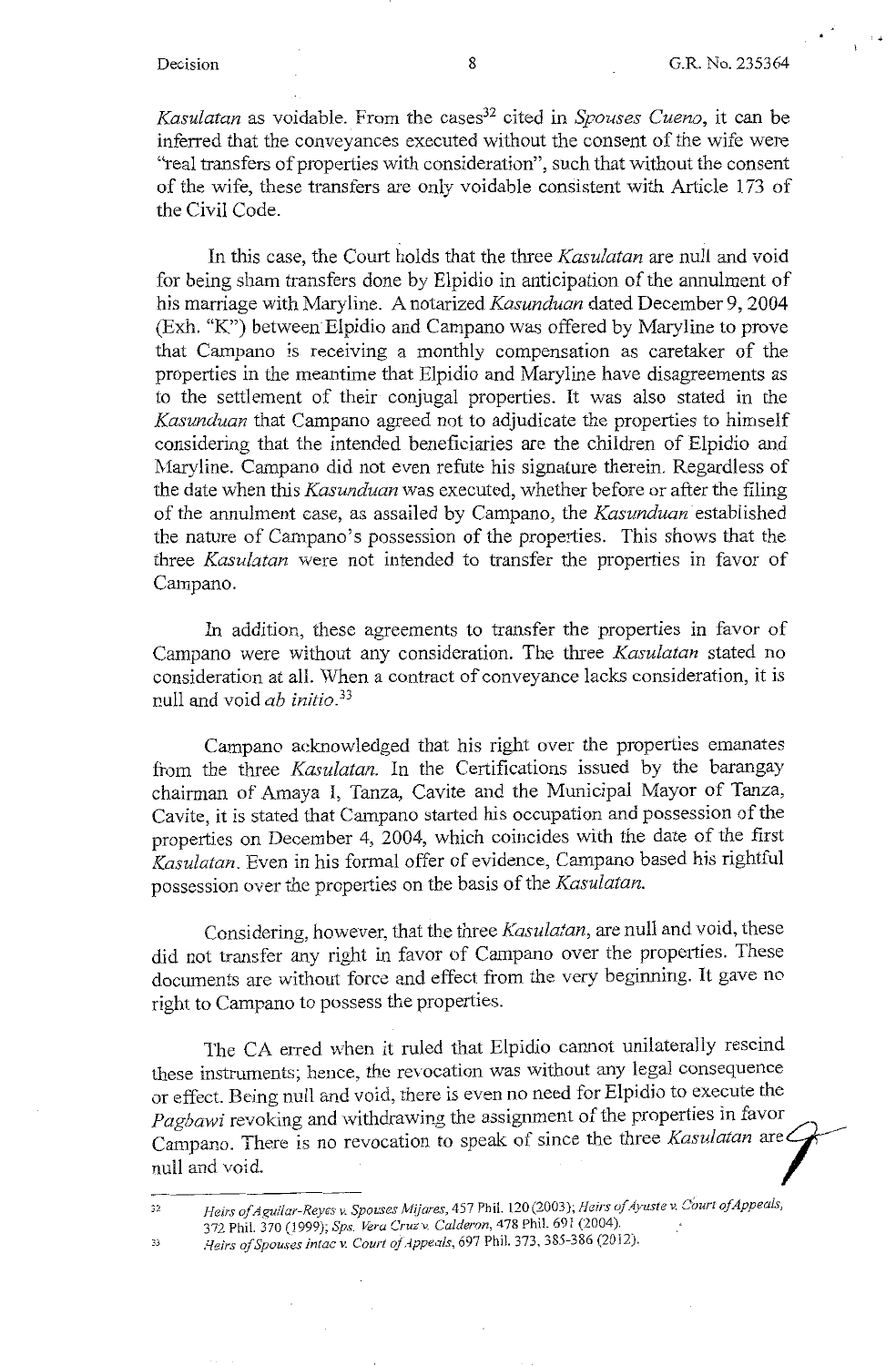Campano asserts that he is a lessee of the properties from PNR. A perusal of the lease contract shows that the subject of the lease pertains to a residential lot, and not the properties. Moreover, records show that Campano applied for lease of the PNR property in 2006 when, supposedly, he should have been the owner of the properties in December 4, 2004. The application to lease negates his ownership of the properties pursuant to the *Kasunduan.* 

Maryline has a better right to possess the properties. The Court gives due regard to the interest of the family and validates the rights of Maryline and her children over the properties. Maryline is now enforcing her right over these properties pursuant to the Compromise Agreement between her and Elpidio as incorporated in the judgment of the annulment court wherein they amicably settled their property relations, giving the properties to Maryline. Campano and all persons claiming rights under him should vacate the properties. It is time for Maryline to enjoy the possession thereof.

**WHEREFORE,** the instant petition is **GRANTED.** The Decision dated January 27, 2017 and the Resolution dated October 20, 2017 of the Court of Appeals in CA-G.R. CV No. 100994 are **SET ASIDE.** The Decision dated January 24, 2013 of the Regional Trial Court of Trece Martires City, Branch 23, granting the complaint for recovery of possession, is hereby **REINSTATED.** 

**SO ORDERED.** 

Associate Justice